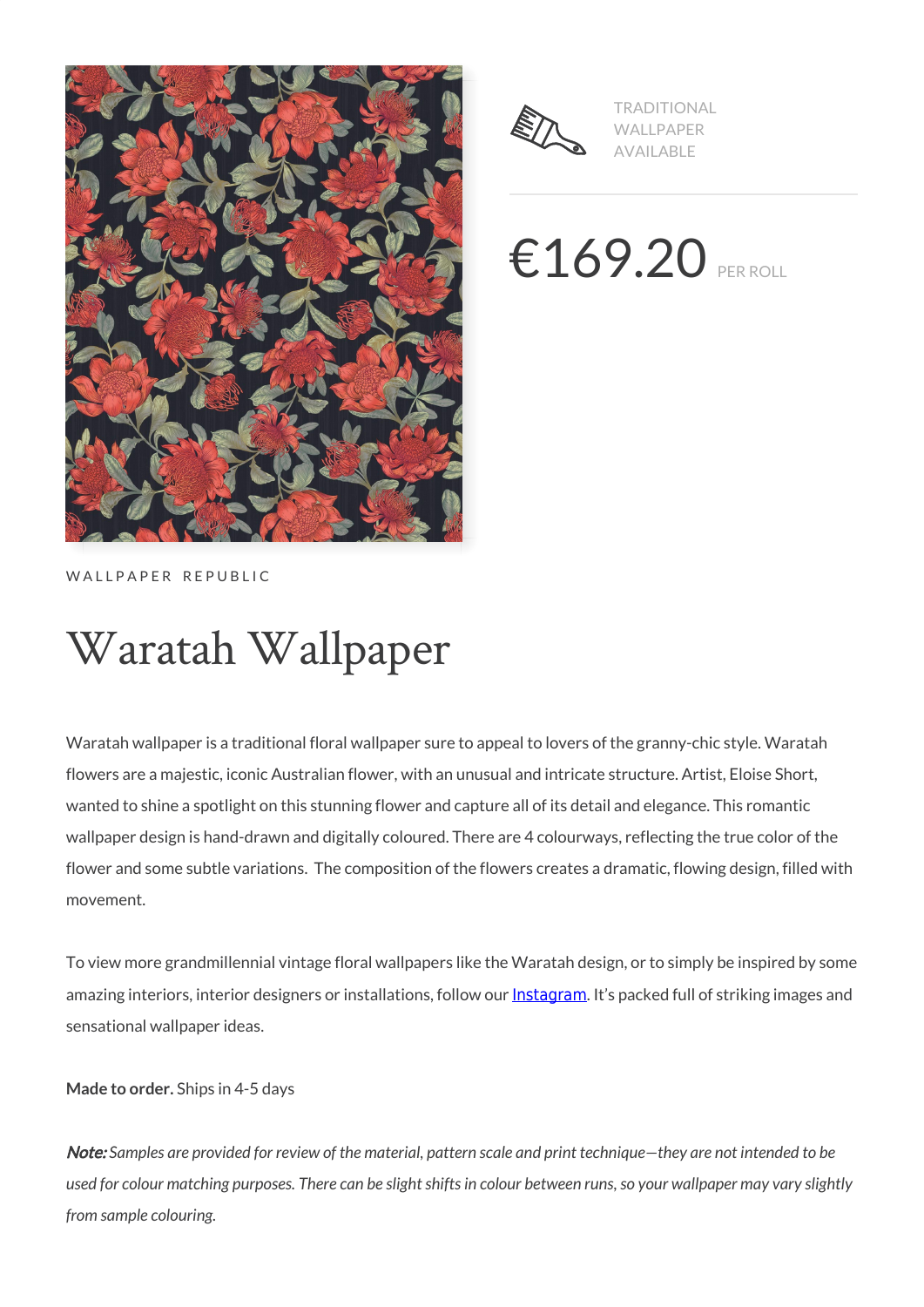*Please ensure that you order the correct amount as we do not guarantee that rolls printed in different batches will be an exact match.*



WALLPAPER REPUBLIC

GOOD LIGHT<br>FASTNESS

DOMESTIC & COMMERCIAL

The risk taking Wallpaper Republic Collection is a unique community of artists, illustrators, designers and photographers from around the world. Their individual skills are showcased in designer wall coverings that challenge the traditions of wallpaper with breathtaking and exciting results.

PASTE THE WALL STRAIGHT

STRIPPABLE WASHABLE

#### ADDITIONAL INFORMATION

At Milton & King we have a huge range of designer wallpapers for you to choose from whether you're decorating your hallway, living room, bedroom or dining room we have a wallpaper to suit your style and budget! With more than 500 wallpapers, we are bound to have the statement wallpaper you have been looking for.

### **Non-woven wallpaper advantages**

The most user-friendly wallpaper on the market.